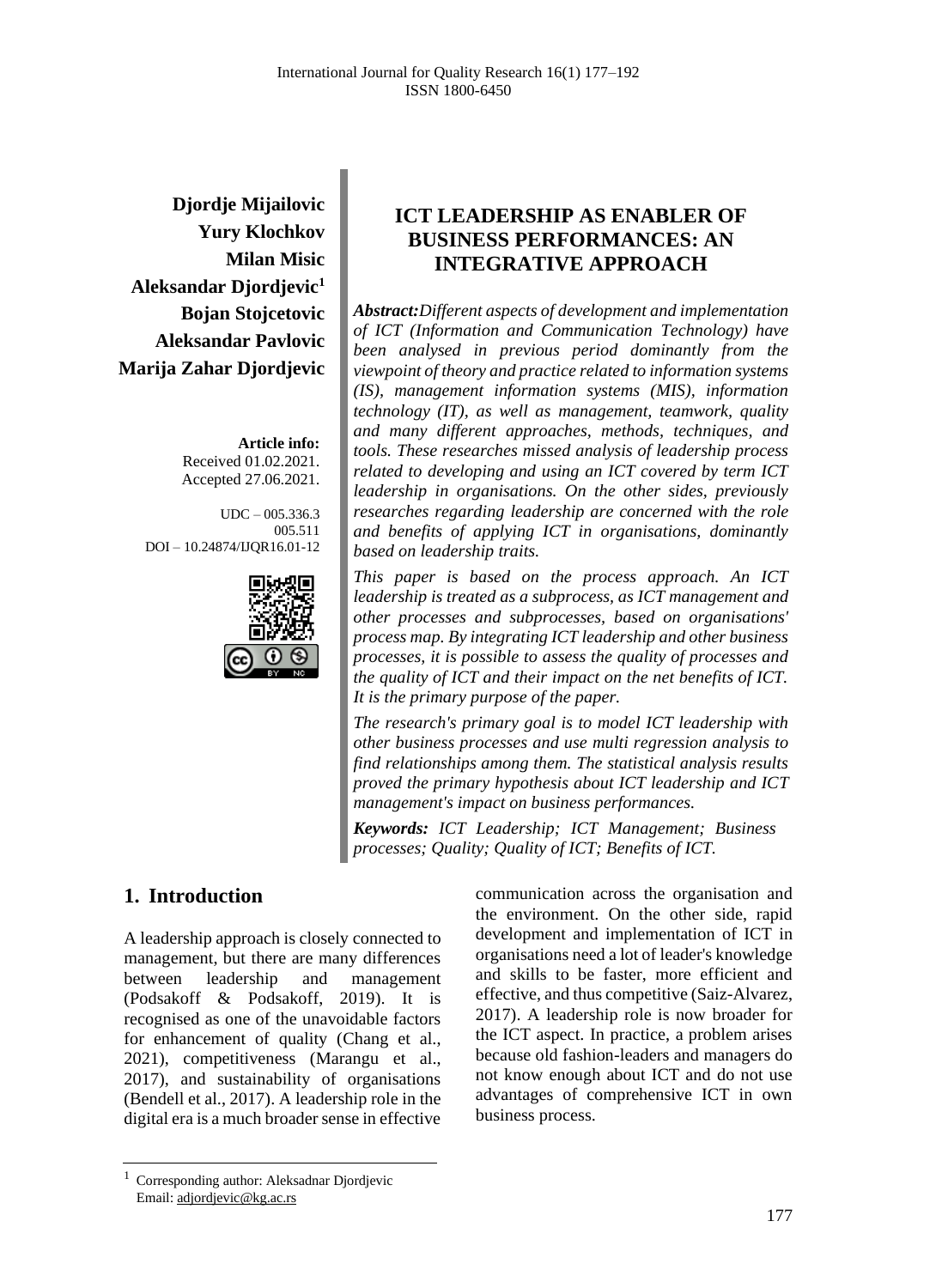Through ICT, organisation leaders use a variety of communication channels to get their messages internally or externally. Because of that, ICT changes the individual and organisational relationship. ICT is less related to controlling and performing a transaction in the digital economy and enabling social interaction through various channels. A rapid change of information environment in the sense of massive data, changing a decision environment needs new problems, but opportunities for improving the quality and speed of decision of new leaders. They could use ICT more effectively to integrate enterprise values, organisational structure and processes with obvious and unanticipated partners (Bresciani et al., 2018).

In the last two decades, the business environment has been rapidly changed. Leaders and managers' roles have to be complex because needs and requests become more unpredictable, frequent and sophisticated. They now have to overreach needed knowledge and skills based on comprehensive approaches, methods, and resources. In the age of the digital economy, ICT becomes *conditio sine qua non* for sustaining and developing enterprises. An ICT asset could be viewed as emergent capabilities, strategic potential, and a fundamental element for organisational resources' synergy (Queiroz et al., 2018).

This new situation needs to review our "old" approaches about ICT or IT impact on business performances. The management role, including ICT management, has been investigated in a previous period (Cajander et al., 2021).

On the other side, leadership in enterprises has been broadly investigated from different aspects, using different approaches (Sun et al., 2018; Xie et al., 2018; Meixner & Pospisil, 2021), but there is not enough research about ICT leadership. There are no models and other results about ICT leadership and ICT management's synergic effect on business performances. The consequences of

the synergistic relationship depend on business processes directed by leadership and management. That means the authors of this paper needed to measure this synergic effect. Authors have to analyse the quality of leadership and management from one side and the quality of ICT from the other side, and their impact on the net benefit of ICT. In this way, the quality of business processes is a missing connection between ICT leadership and ICT management through general leadership, management, and ICT quality.

The research problem is very complex, theoretically and practically. It is partly investigated without focusing on ICT leadership. The methodology approach in the paper is based on (1) development of ICT leadership model, (2) development of integration model and (3) conduct statistical analysis for testing the model based on a sample of 156 organisations in Serbia. This methodology integrated previously developed leadership models, management, quality of other processes, quality of ICT, and ICT benefits based on the process approach.

The research results point to the relatively high impact of ICT leadership on ICT net benefits through variables: (1) quality of other processes, (2) strategic leadership, (3) ICT leadership, (4) ICT management, (5) quality of ICT in practice.

The paper's contribution is in the developed model of influences of ICT on business performances using new variables in quality and ICT strategy fields, based on the process approach.

In the paper, leadership roles are analysed, with emphasises on leadership styles and competencies. By analysing enterprises' characteristics, desired leadership styles for different circumstances and groups of enterprises are defined. After this analysis, the model for assessing leadership level related to ICT knowledge, skills and agility based on ICT is presented. At the end of the paper, some investigation results for one group of enterprises in Serbia are presented.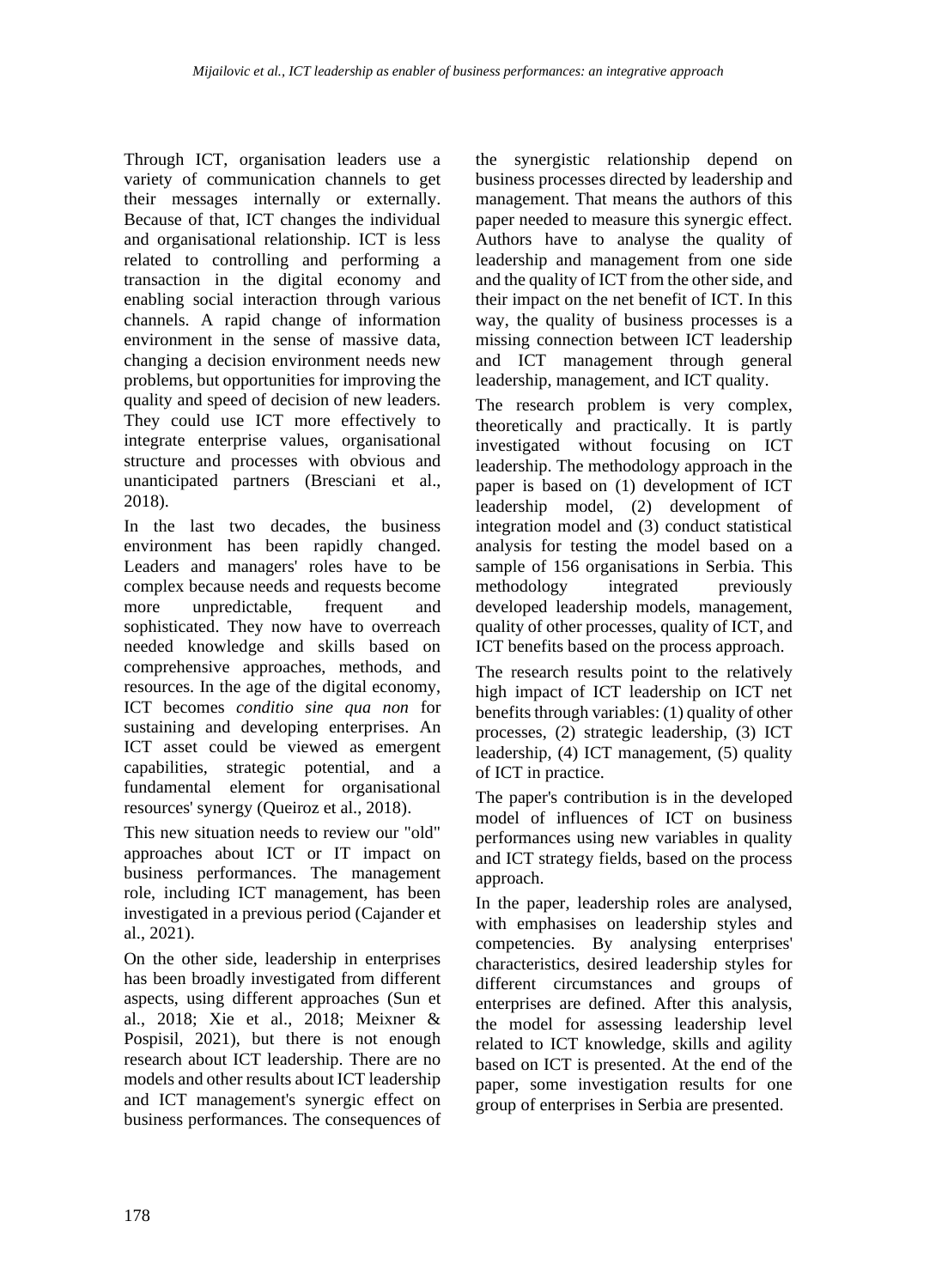The paper aims to define the role of ICT for effective leadership in enterprises and the appropriate model of 1CT leadership. For the research system, approach and system modelling techniques and in-field analysis using questionnaires techniques are used. SME. Implications of the paper are theoretical and practical. Theoretical implication is the redefinition of leadership role related to ICT. Practical implications are related to the results of investigations of an ICT leadership role for a Serbian SME.

The paper's originality is based on a new developed integrative model that allows ICT impact on business performances assessment, with new variables in the process quality, ICT strategy, and ICT quality fields.

The paper is structured in five sections. After the introduction, the theoretical background is outlined, and then primary hypotheses stated. In the third part, the integrative model of ICT leadership is presented, based on previously developed models of (1) ICT leadership and ICT management, (2) quality of ICT, and (3) net benefits of ICT. For this purposes, systems modelling techniques are used. The fourth part is concerned with the results of an investigation in 156 Serbian organisations. For research is used questionnaires technique and IBM SPSS software for statistical analysis. At the end of the paper is presented discussion and conclusion related to research results.

# **2. Modeling a impact of ICT leadership on business performances**

The new era needs a review of existing development and the introduction of new approaches and methodologies related to the role of ICT. At the end of the last century, many concepts were developed. The first aspect of the ICT role is connected with the quality of processes.

#### **2.1 Quality of processes in organisations**

"Classical" approach to processes is based on their importance according to operational effectiveness and strategic positioning. On the other hand, this approach is included in the quality of processes, which is derived from principles of quality management based on ISO 9000 standards. The organisation is presented as the processes' network, and each process has its metrics (Lamghari et al., 2019). According to business scope, each organisationdevelpoes its proceses, i.e. critical processes producing added value according to stakeholders' demands and needs (Arevalo-Gallegos et al., 2017). The authors divided business processes based on their general (Marcinkowski & Gawin, 2019) or particular business purposes, according to the e-TOM (eTOM Business Framework). Figure 1 depicts a general process map with 14 processes for modern enterprises (APQC, 2019). The process listed as 7 refers to ICT (Manage Information Technology). This specification covers (1) management of the business of information technology, (2) development and management of the IT customer relationships, (3) development and implementation of the security privacy and data protection central policies, (4) management of enterprise information, (5) development and maintaining of information technology solutions, (6) deployment of information technology solutions, and (7) development and support of information technology services. In other processes, the authors of this paper included specific aspects of ICT that are built-in. It could be specially stated for ICT leadership refers dominantly to strategic leadership (Proces listed as 13 – Leadership and management), but it could be connected with ICT leadership in other processes.

Quality of processes could be expressed using the set of indicators that measure the level of fulfilment of process stakeholders (internal and external). In the literature, this idea is well presented in the field of quality management (Pambreni et al.,2019). Quality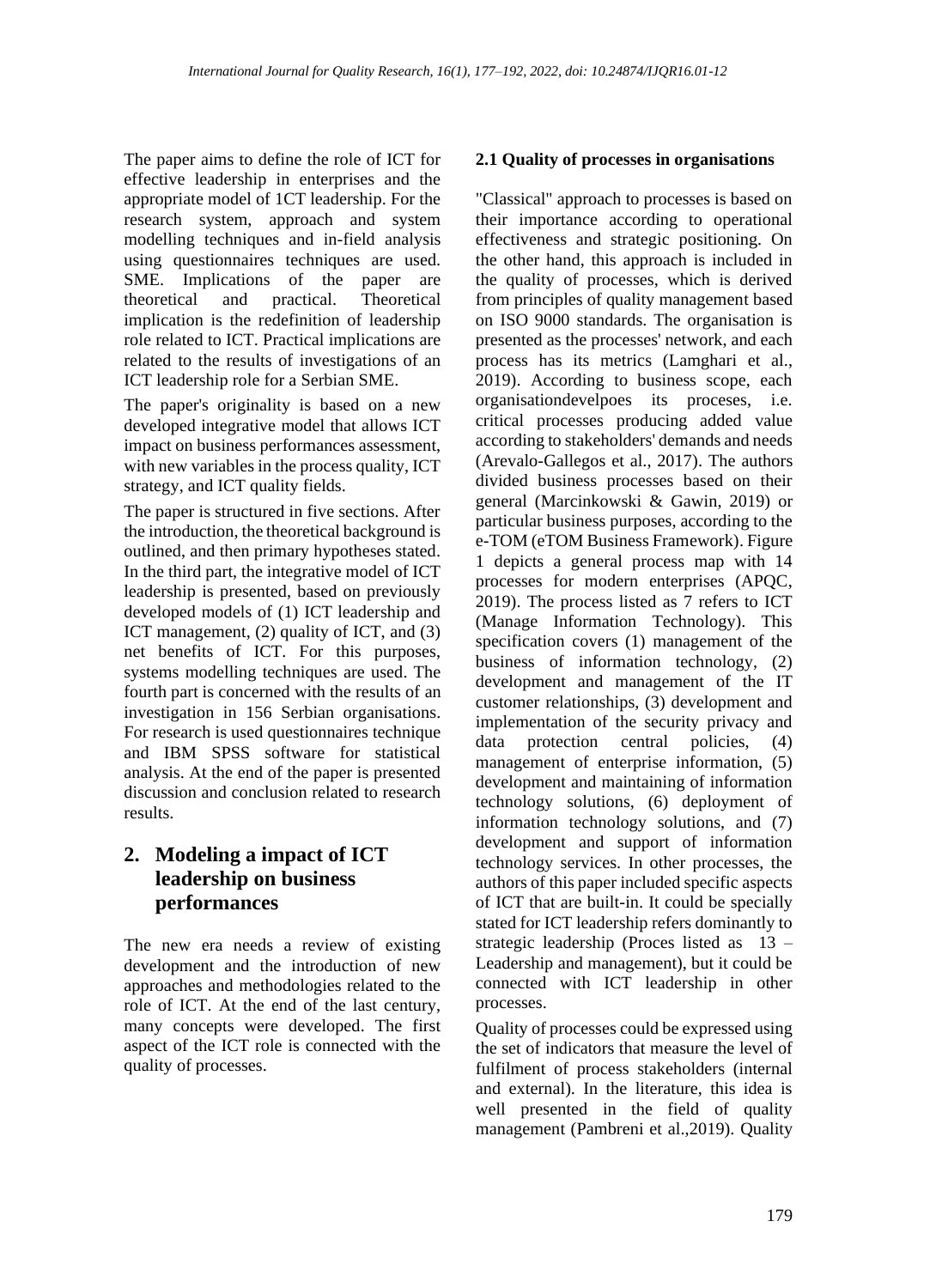of the processes could be treated as part of the Kaplan-Norton approach's internal perspective (Kaplan & Norton, 2015). Using this approach, the quality of processes becomes part of corporate strategy (Velikorossov et al., 2020). The general process model is not always appropriate for a specific context, but some level of consistency should exist to guarantee defined and effective communication and fulfilment of process stakeholders. Process designers should find a trade-off between the strictness of a consistent notation and the process model's appropriateness (Di Ciccioet al., 2017).

Based on the analysis of mentioned papers, it could be concluded that process management is connected with quality, strategy, and ICT implementation. The importance of these relations depends on the number of variables, especially key business processes, levels of leadership and management, and the number of constraints in the HR and financial resources fields of competencies. Accordingly, three hypotheses could be stated:

- H1: level of strategic leadership positively influence the quality of the other processes,
- H2: level of ICT management positively influence the level of quality of other processes and vice versa,
- H3: level of quality of other processes positively influence on net benefits of ICT.

It should be underlined that other processes cover all processes from the process map except processes 7 and 13.

# **2.2 Quality of management processes**

Quality of management as a process which is improved in all 14 typical processes in the company it is usually structured as (1) strategy, (2) tactical, (3) operational processes. Some of these processes, such as no. 14 (Leadership and Enterprise Management), are strategic, while others are usually performed combined on the strategic, tactical and operative level. Therefore process management is structured, that besides process management on the corporative level, process management exists in the following fields: (1) deploying strategy into processes, (2) process government, (3) project/process development, (4) project/process execution, and (5) project/process improvement (Arsovski et al., 2012).

These management activities are directed toward the improvement of process performances. According to Jeston and Nelis (Jeston & Nelis, 2014), it is performed in eight steps: (1) increase business process management, (2) reward determination and establishment, (3) understand process responsibility, (4) process measures, (5) monitor performance, (6) manage the process, (7) continuous improvement, and (8) communication. Companies have the main task to fulfil market demands. It is necessary to include processes of leadership and management.

Evaluation of the level of functionality of customer/market could be performed in many different ways. Authors used a comprehensive approach (Kadlubek & Grabara, 2015), which covers the following items: (1) level of methods for determining existing requirements and expectations of customers, (2) level of methods for determining future requirements and expectations of customers, (3) level of methods for identifying customer groups and market segments, (4) level of relationship practices including complaint management, (5) level of improvements of CRM practices, (6) level of determination of contact requirements and deliver to the customers, (7) level of management of customer satisfaction, (8) level of benchmarking, (9) level of integration in clusters, value chains etc., and (10) level of position on the market, including branding, close with customer etc.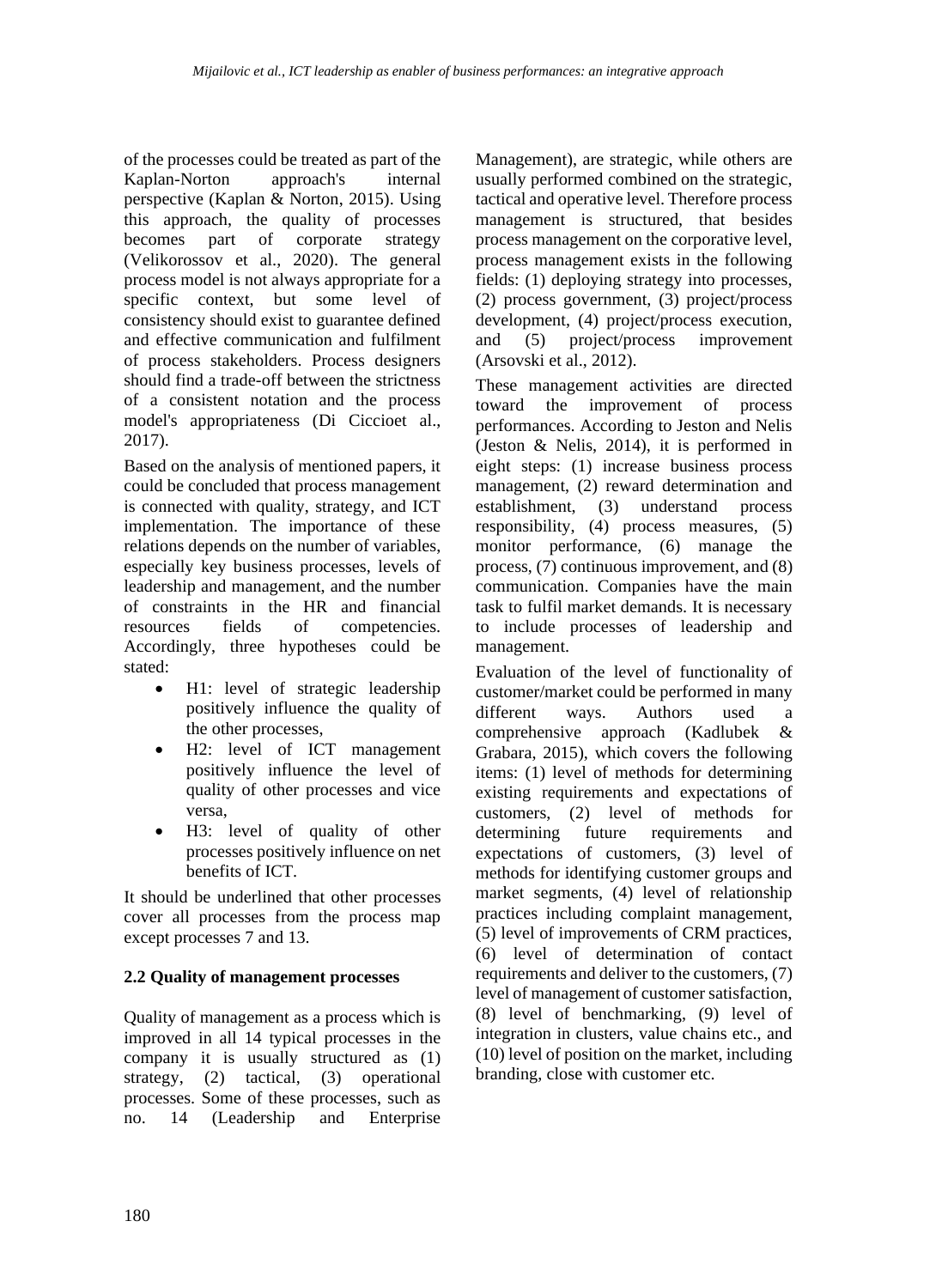### **2.3 Strategic Leadership**

Strategic leadership is based on the following assumptions: (1) leader is the initiator of social changes which could fulfil needs of followers, (2) leader must integrate future changes based on experiences of changes which were happened in the past,  $(3)$  leader must create a balance between short term results and long term vision, and (4) successful transformation is a test of leadership skills, which is created by forming a coalition for changes and development of vision.

Strategic leadership is related to top management. Organisational learning leadership requires strategic leaders to frequently perform roles involving transformational and transactional behaviours under different conditions.

There are different approaches to strategic leadership; however, it has been proved that strategic – transformational leadership with strategic change and strategic – transformational behaviours and strategic – vision develops leadership behaviours.

According to further research (Hirtz, Murray & Riordan, 2007), there is a high correlation between quality and leadership. In the field of strategic management influence of Inspirational Motivation quality is 0,341.

Author (Zhang & Cheng, 2015) analysed the effort of trust and shared vision of leader needed for effective knowledge transfer and proved hypotheses about its positive impacts, especially in inter-organisational context. On the other side, shared vision is more influential in an intra-organizational relationship.

In leadership literature, most cited are contingency leadership theories and models.

All the theories lead to models appropriate for different purposes or situations. The article presented the original ICT leadership model tested in Serbian enterprises.

Leadership level could be measured in different ways. The model of Kanji (Kanji G.

2008) (Leadership Excellence Model - LEM) starts from Organisational Values, which influence on Vision, Mission, Strategy and Kay Issues, having Leadership Excellence Index (LEI).

According to the previous analysis, relations between Strategic Leadership with Quality of other processes, Quality of Management and ICT leadership are determined. The first two relations have already been stated in the listed hypothesis so that another hypothesis could be stated:

• H4: strategic leadership is positively correlated with ICT leadership.

### **2.4 ICT Leadership**

An ICT leadership is not enough investigated area. Most researches refer to ICT providers and less to companies that use ICT in their business. Considering that most of the companies belong to the second group, the authors of this paper have considered the second group of companies.

According to (Evangelista, 2014), ICT leadership has the following domains/subprocesses:

- ICT vision, mission and goals,
- ICT Strategy,
- ICT planning,
- ICT development,
- ICT maintenance and redesign,
- ICT for Executive IS/Experts Systems/Decision Support System (EIS/ES/DSS),
- ICT for business continuity,
- ICT for collaborative work,
- ICT for change support (CS).

The authors (Lucas et al. 2013) analysed transformation criteria of IT related to process, new organisations, relationship, user experience, markets, customers, and disruptive impact, all on a micro level (individual), mezzo (organisation), and macro-level (economy/society).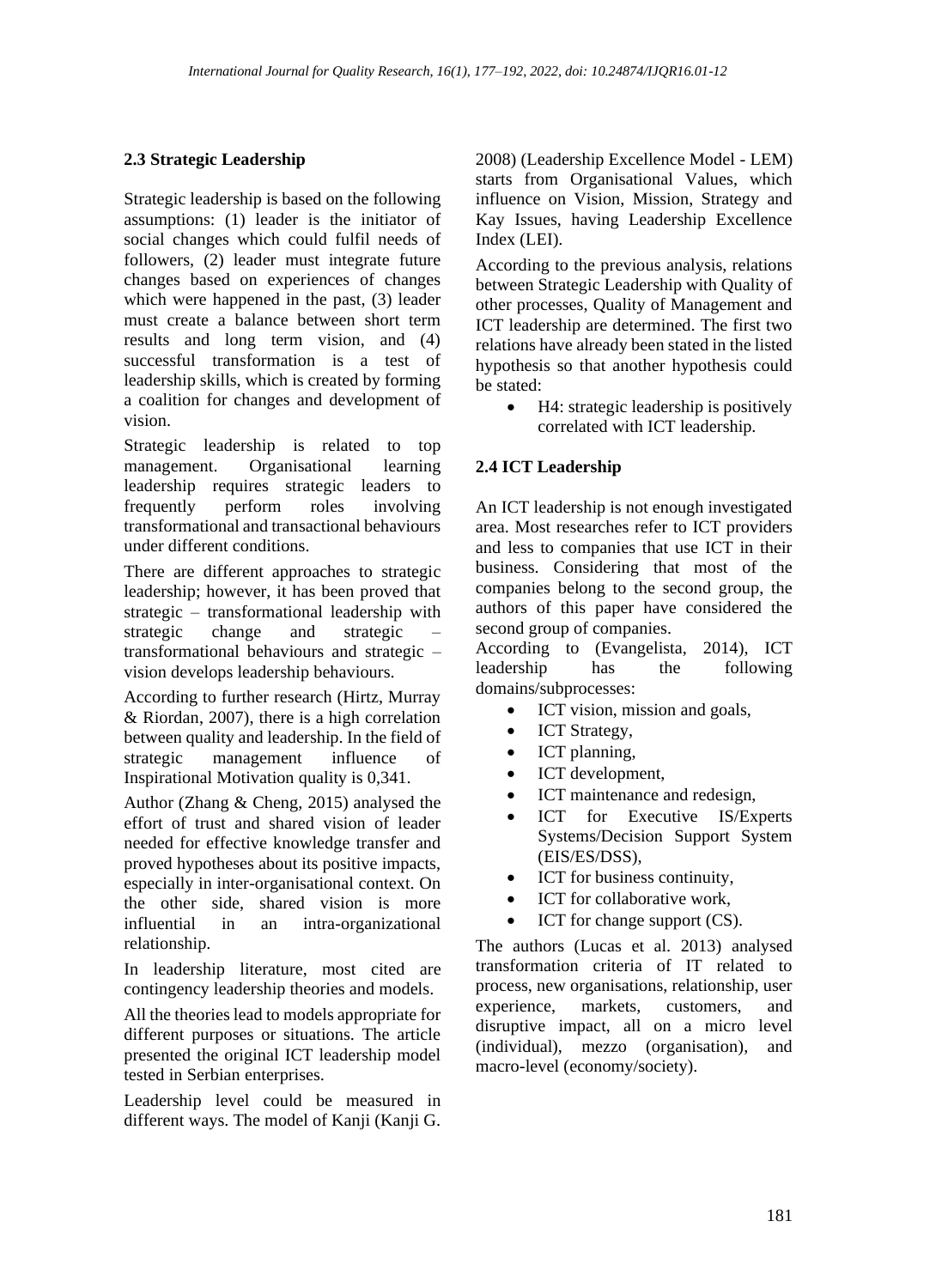According to general transformational leadership theory and practice, ICT leadership significantly improved ICT roles:

- (1) Fundamental change traditional ways of doing business with the redesign of business processes,
- (2) strategic entry with new capabilities on new or existing markets, and
- (3) making competitive advantage.

A leadership function is at the centre of the model and connected with the process (through architecture), customer (through commitment), strategy (through vision/and performers/ through alignment). They also analysed the impact of leadership initiative on transforming IT into a strategic partner and find that people are critical to this transformation. Thus, many IT people should be involved in leadership programs, articulate and communicate for commitment, and involved in changes.

A management area and leadership area are interconnected. The measured value of leadership effectiveness is at the end of one cycle and starts judgments for the new cycle of improvements with the assessment of the new shareholders, stakeholders, and measurement needs.

Vision creation starts with a view of how the competitive environment of business will change in the future and how it should create an advantage. Based on business vision in the next step, leaders answer on next questions and make fundamental business strategy decisions for the future.

These business priorities were then reviewed with management and ICT management's business vision with emphasis on: network, IS, needed ICT knowledge/skills of staff, business environment, human and other internal assets, and value chain analysis.

In this activity is assessed informational architecture for leaders and reviewed by ICT leaders. They make practical planning guidelines, which is the starting point for creating the ICT strategic plan approved by

ICT and business leaders. This starting point is crucial for the success of ICT strategic leadership.

Leadership has to respect ICT trends related to internet access, mobile broadband connections to the internet, electronic sales, enterprises turnover from e-commerce, use of RFID (Radio Frequency Identification) technology by different economic activity.

From the aspect of internet access, there is a high potential for ICT leadership in SME.

According to interdisciplinarity and multidisciplinarity of development and implementation of ICT in companies, the same has been implemented through working teams, so it is necessary to develop the concept of ICT teamwork.

In the literature, there is some research connected with ICT leadership (Van Wart et al. 2017). Different aspects of leadership in terms of working effectivity, the importance of leadership skills and emotional intelligence were analysed.

According to the previous hypothesis for relation with ICT leadership is stated:

• H5: ICT leadership is positively correlated with ICT management.

### **2.5 ICT management**

ICT management could be derived from the strategic planning of information systems (Ziemba, 2019) as a part of ICT management. Outputs from the process of IS strategic planning are:

- ICT management strategy,
- $\bullet$  business ICT strategy, including: (1) ICT strategy and policies, (2) application portfolio, and (3) a set of models supporting the strategy, and
- ICT strategy establishing.

ICT management strategy could be derived from the process of strategic ICT planning. From the strategic planning framework influence of ICT management could be derived as a complementary ICT management strategy, containing: (1) scope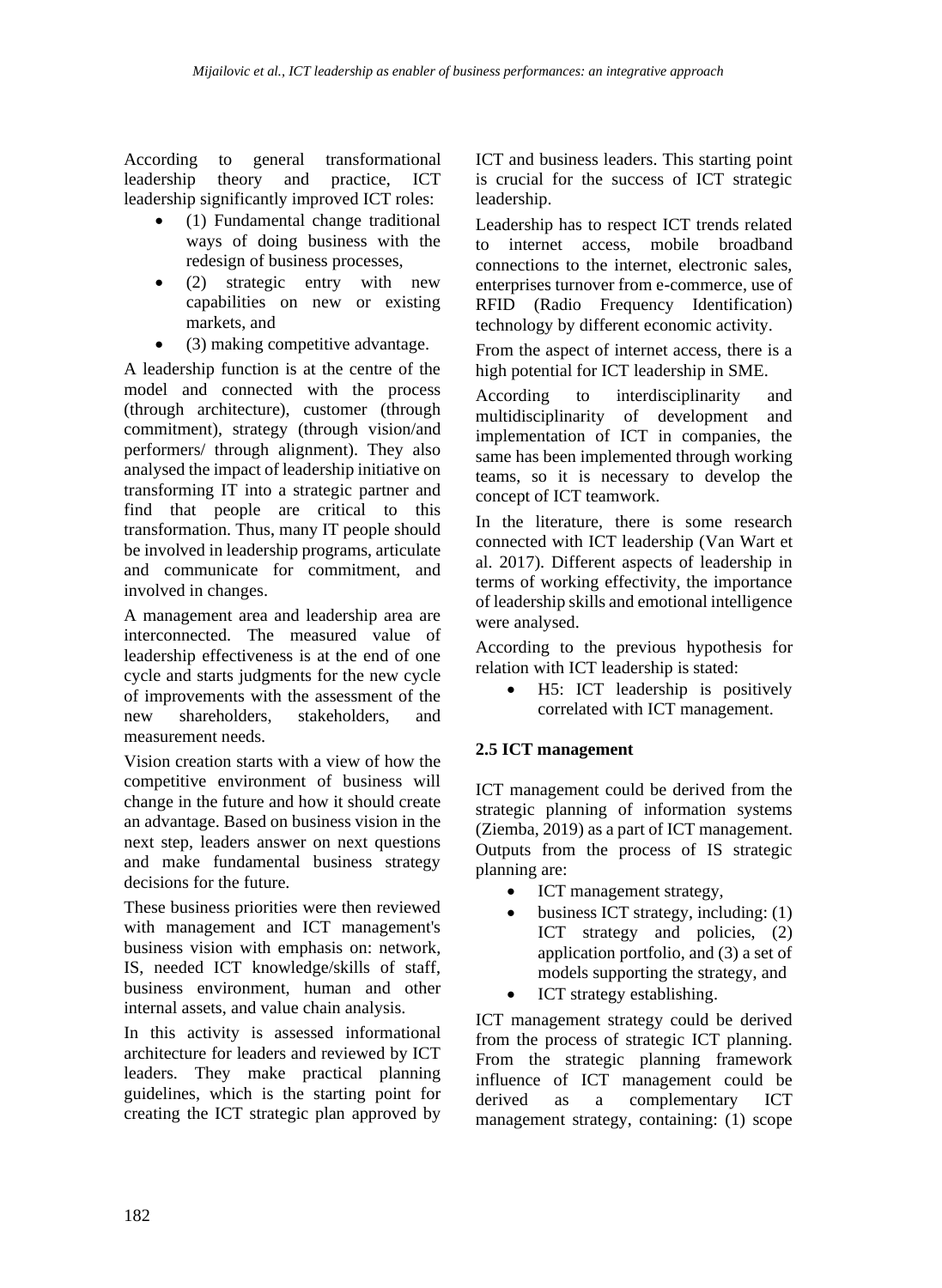and rationale, (2) ICT organisation, (3) investment and prioritisation policies, (4) vendor policies, (5) human impact policies, (6) ICT accounting policies.

Business ICT strategy is based on analysis of the business environment, ICT environment and business ICT demand. "Soft" factors (management and leadership style, values, skills, resources, business practices) and application portfolio have been specially analysed.

ICT strategy establishing includes the procedure, which covers the following elements (Jeston & Nelis, 2014): (1) the process of strategic alignment, (2) the strategic choices, and (3) documenting the strategic choices and consequences for defined process architecture.

For the definition of ICT strategy, appropriate competencies were needed. According to (Sabherwal et al., 2019), there are the following competencies: (1) definition of priorities, (2) adjustment of ICT strategy, (3) design of particular processes, (4) improvement of unique processes and (5) innovation of systems and processes.

The previous text relations between ICT strategy and ICT leadership, Quaility of management, Investment in ICT, and Customer /Market have been analysed. Additionally, the autorhs of this paper could state the following hypothesis:

• H6: level of ICT management is positively correlated with the Quality of ICT in practice.

### **2.6 Quality of ICT in practice**

Quality of ICT in practice consists of information quality, quality of ICT systems, quality of service based on ICT, and ICT security.

#### *Information Quality*

According to (Van Cauteret al. 2017), information quality consists of (1) content, (2) availability, (3) accuracy, (4) timeliness,

(5) conciseness, (6) convenience. That means including both internal and external<br>stakeholders. In literature, the most In literature, the most frequently emphasised stakeholders of information quality (IQ) are managers and customers.

### *Quality of ICT systems*

Different approaches could define the quality of ICT systems. Dominant is quality based on ICT approaches as a system, according to (Prybutok et al. 2008). In this papers' presented study, broader metrics of quality of ICT systems has been used: (1) reliability, (2) ease of use, (3) accessibility, (4) usefulness, (5) flexibility, (6) resilience, (7) openness, and (8) support to leadership and management processes.

### *Quality of service based on ICT*

Service quality is related to the quality of ICT services in praxis, meaning that ICT services quality is defined as the difference between expected and perceived service performance. The authors (Jun & Cai, 2010) differ internal customer services quality from external customer service quality. Internal service quality dimensions are (1) customer intimacy, (2) reliability/competence, (3) team-based continuous improvement, (4) requisition process, (5) communication, and (6) tangibles.

According (Sing &Soltani 2010), Service quality consists of: (1) service quality control, (2) service recovery and (3) service process.

#### *ICT security*

ICT security is part of the security management system in each enterprise. According to Bakari et al. (2007) process of security improvement consists of 10 steps: (1) support of CEO and top management,  $(2)$ support of technical departments, (3) address the ICT security problem and establishing the ICT security problem and establishing the ICT security task teams, (4) scan of ICT-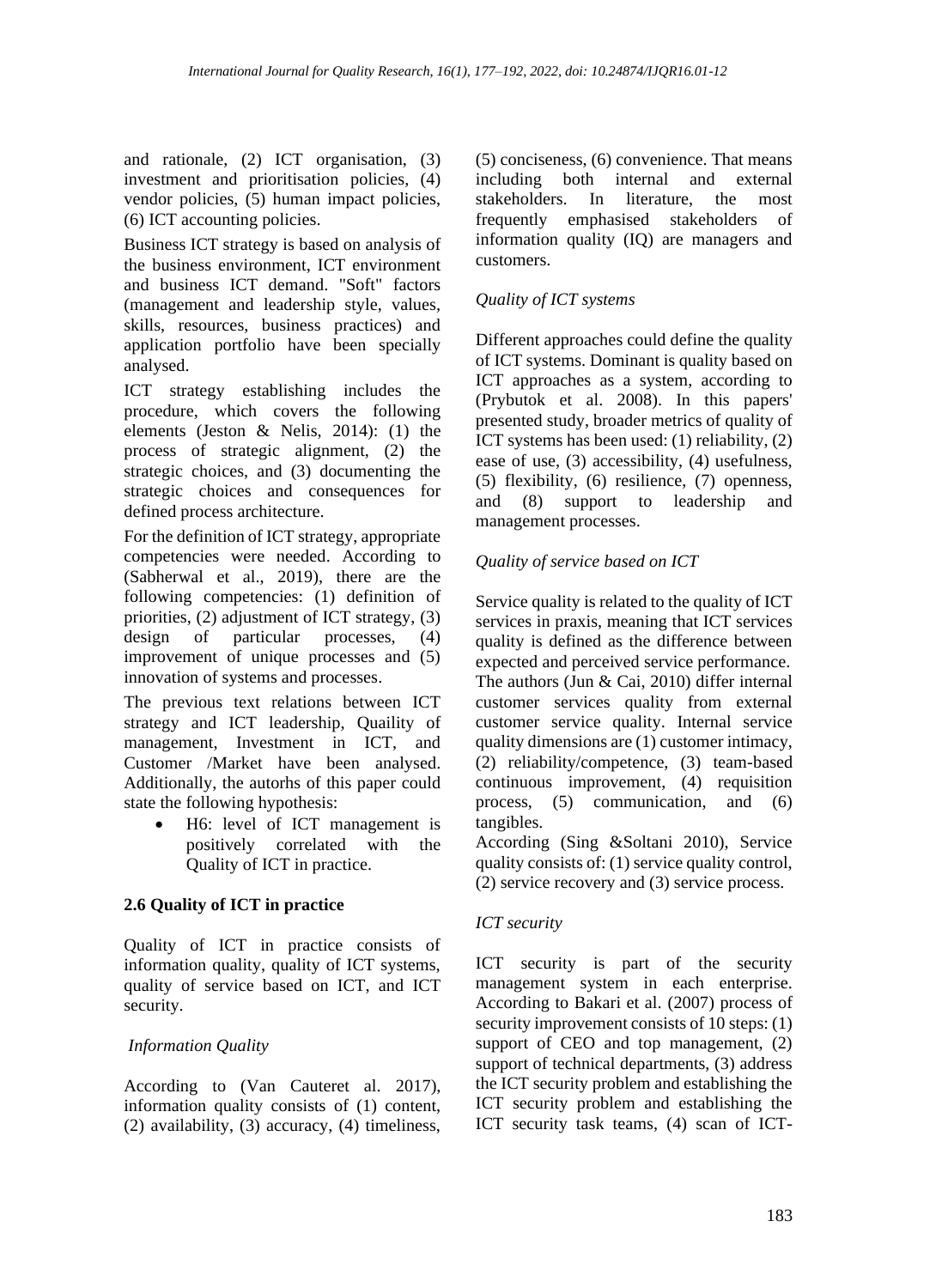related risk and their consequences for enterprises, (5) involving management in the ICT security area, (6) getting the current status of ICT security documented, (7) conduct awareness-raising session among users, (8) carry out a risk assessment and analysis, (9) define mitigation plan, and (10) develop ICT security measures.

Measurement of the level of ICT security is done using questionaries to evaluate security measures.

### **2.1. Net benefits of ICT**

Net benefits of ICT are divided into the satisfaction of stakeholders and other benefits of ICT.

### *Satisfaction of stakeholders*

Satisfaction of stakeholders is the nonfinancial measure of ICT effects. It is based on the demands and needs of stakeholders according to ICT. These demands are numerous because in each company, we have: employees, owners, managers, customers, suppliers, state and other stakeholders with often confronted and divergent demands.

In this paper, the authors will stay on the "big three": Customers, Employees, and Owners. Metric of quality is defined for each of them (Arsovski & Arsovski, 2008; Arsovski et al., 2013). For employers: (1) competitive compensation, (2) safe work condition, (3) pleasant work environment, (4) career development, (5) other work-related benefits and (6) quality of internal information and communication.

For customers: (1) quality of products/services, (2) safety of product/services (3) customers service of product and services during the life cycle, (4) price, (5) delivery terms and (6) quality of external information and communication.

For owners: (1) return of investment, (2) liquidity, (3) stability, (4) attention, and (5) transparency related to business events.

Each company defines priorities in fulfilment

of stakeholders' demands and metrics for each group of stakeholders. By answering the questions from the questionnaire, the mean value of stakeholders satisfaction could be defined. Value of stakeholders is an objective evaluation of the quality of processes connected with ICT in companies.

### *Other benefits of ICT*

Starting from segmentation of ICT solutions (Hiziroglu, 2013) on (1) substitutive for improving efficiency, (2) complimentary for<br>improvement of productivity and improvement of productivity and effectiveness, and (3) innovative, for obtaining and sustaining the competitively, five primary techniques for evaluation of benefits could be used: (1) cost/benefit analysis, (2) value linking (3) value acceleration, (4) value restructuring, and (5) innovation evaluation.

In the proposed model, net benefits of ICT related to ICT leadership consists of (1) economic benefits, (2) social benefits, (3) environmental benefits, (4) energy benefits, and (5) safety benefits. All five types of benefits and means on a scale of  $1 - 10$  are used for the level of benefits related to the ICT domain for considered enterprises.

Based on previous research, stated following hypotheses:

• H7: Quality of ICT in practice is positively correlated with Net benefits of ICT.

In this paper, the authors used the control variable V0 – the enterprise's size expressed as the logarithm of the number of employees for basis 10.

# **3. Modeling a integration of ICT leadership, ICT management and quality**

Based on the analysis presented in section 2, using the method of conceptual modelling (Conceptual Modeling), three interconnected sub-models could be defined (Fig. 1): (1) ICT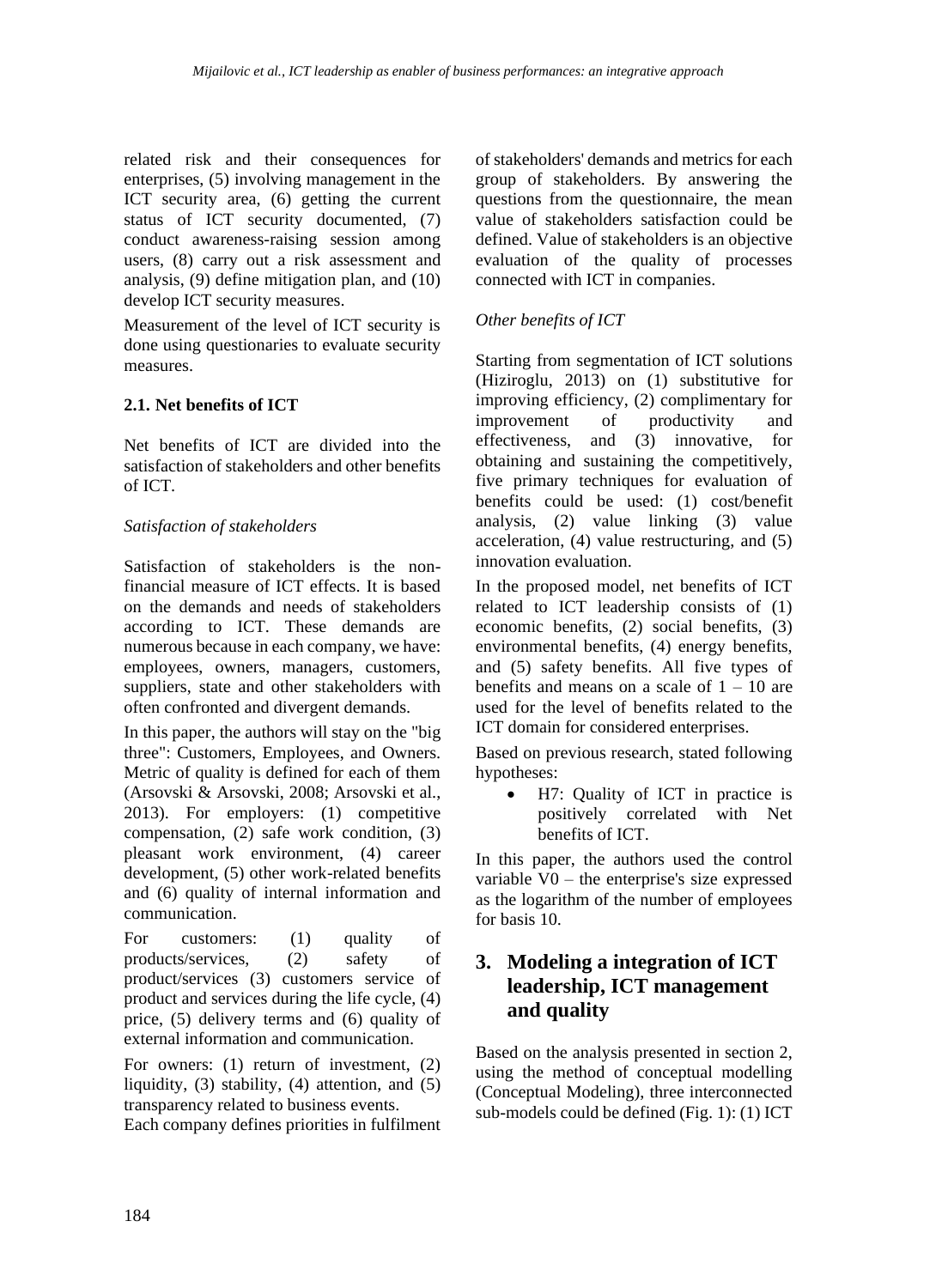leadership and management, (2) quality of ICT, and (3) net benefits of ICT. This model's central place has ICT leadership, which is directly connected with strategic leadership and ICT management. Previously the influence of the control variable is tested (size of an enterprise) and integrated into the model only as a variable of influence of ICT leadership, so the hypothesis is stated:

> • H0: Size of enterprise has a positive impact on the variable quality of other processes.

To confirm this hypothesis, a representative sample that contains 156 enterprises was obtained (Table 1).

According to previous research, three submodels were developed (Figure 1). It is the starting point for defining the organisations' vision and strategy and the ICT leadership level. The second sub-model refers to the model of quality for other processes. According to the level of quality of other ICT processes, the net benefits of ICT could be achieved.

Table 1. Ctructure of the considered companies based on the number of employees

|          | Size/number of employees |           |           |            |             |             |       |       |  |  |  |
|----------|--------------------------|-----------|-----------|------------|-------------|-------------|-------|-------|--|--|--|
| Sector   | < 10                     | $10 - 25$ | $25 - 50$ | $50 - 125$ | $125 - 250$ | $250 - 500$ | > 500 | Total |  |  |  |
| Industry |                          |           | 12        |            |             |             |       |       |  |  |  |
| Service  | 14                       |           |           |            |             |             |       | 56    |  |  |  |
| Food     |                          |           |           |            |             |             |       | 39    |  |  |  |
| Total    |                          | 24        | 29        | 33         |             |             |       | 156   |  |  |  |





The relationships between the first and the second sub-model are determined based on the H1 and H6 hypothesis. Furthermore, the second and third sub-model relationships are determined based on the H3 and H7 hypotheses (Figure 2). Each relationship in the figure is associated with the adequate hypothesis, the correlation coefficient, and the variables' impact in the linear regression model.

Integration of ICT leadership with other variables dominantly is performed in the first sub-model (model of ICT of leadership and management) and over-identified and approved relation (based on a statistical analysis of gathered data). Verification of the model is performed based on analysis of statistical analysis results using data from

analysed companies. So some of the relations which are not significantly important will be removed from the final model.

# **4. Results of investigation**

First, the statistical analysis of the model for evaluating zero hypotheses about the influence on companies' size on other variables were tested. This analysis logarithm scale was used with the ten bases for the companies' sizes expressed by the number of employees.

Based on the mentioned analysis, the low level of Pearson coefficient of correlation was calculated (less than 0.4) and Significance (2 - tailed), so this control variable is eliminated from the analysis (Table 2).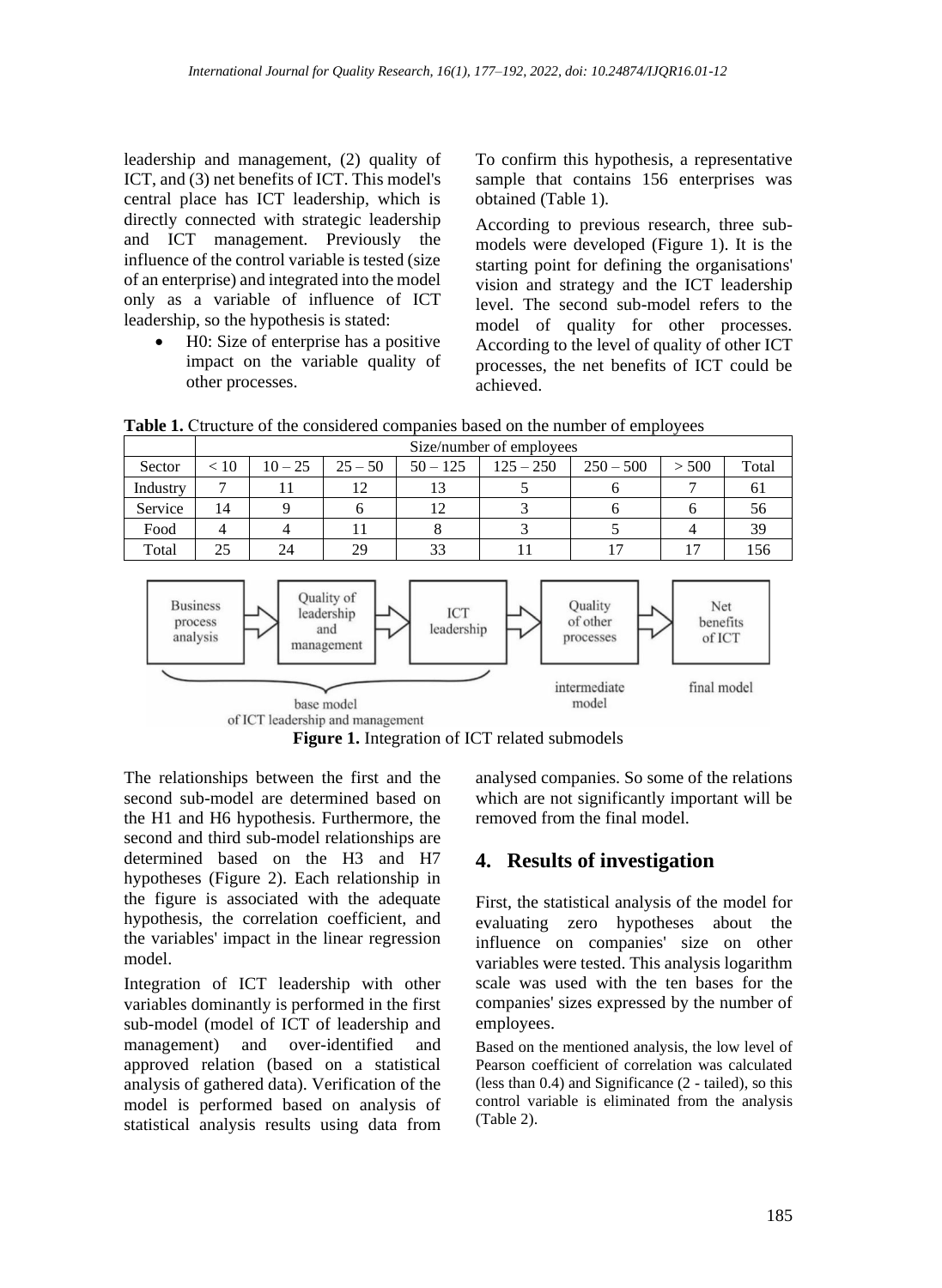

**Figure 2.** Integrated model of ICT leadershi

**Table 2.** Correlation for all variables

|                                                              | Quality<br>of other<br>processes | Strategic<br>Leadership | ICT<br>Leadership | ICT<br>management | Quality<br>of ICT<br>in<br>practice | Net<br><b>Benefits</b><br>of ICT | Number of<br>employees |  |  |  |
|--------------------------------------------------------------|----------------------------------|-------------------------|-------------------|-------------------|-------------------------------------|----------------------------------|------------------------|--|--|--|
| Quality of<br>other<br>processes                             | 1                                | $0.752**$               | $0.688**$         | $0.621**$         | $0.560**$                           | $0.492**$                        | 0.137                  |  |  |  |
| Strategic<br>Leadership                                      |                                  | 1                       | $0.792**$         | $0.541**$         | $0.556**$                           | $0.388**$                        | $0.234**$              |  |  |  |
| <b>ICT</b><br>Leadership                                     |                                  |                         | 1                 | $0.708**$         | $0.659**$                           | $0.429**$                        | $0.300**$              |  |  |  |
| ICT<br>management                                            |                                  |                         |                   | 1                 | $0.793**$                           | $0.269**$                        | $0.258**$              |  |  |  |
| Quality of<br>ICT in<br>practice                             |                                  |                         |                   |                   | 1                                   | $0.168*$                         | $0.336**$              |  |  |  |
| Net benefits<br>of ICT                                       |                                  |                         |                   |                   |                                     | 1                                | 0.151                  |  |  |  |
| Number of<br>employees                                       |                                  |                         |                   |                   |                                     |                                  | 1                      |  |  |  |
| **. Correlation is significant at the 0.01 level (2-tailed). |                                  |                         |                   |                   |                                     |                                  |                        |  |  |  |
| *. Correlation is significant at the 0.05 level (2-tailed).  |                                  |                         |                   |                   |                                     |                                  |                        |  |  |  |

Based on the data from Table 2, variance is between 7.5% - 22.5%, which is satisfactory. The variable *Number of employees* variance is significantly higher, caused by significant differences in the size of companies in the sample.

Based on multicollinearity analyses, it has been determined that correlations among the independent variables are not strong. For detection of multicollinearity, a variation inflation coefficient (VIF) was applied.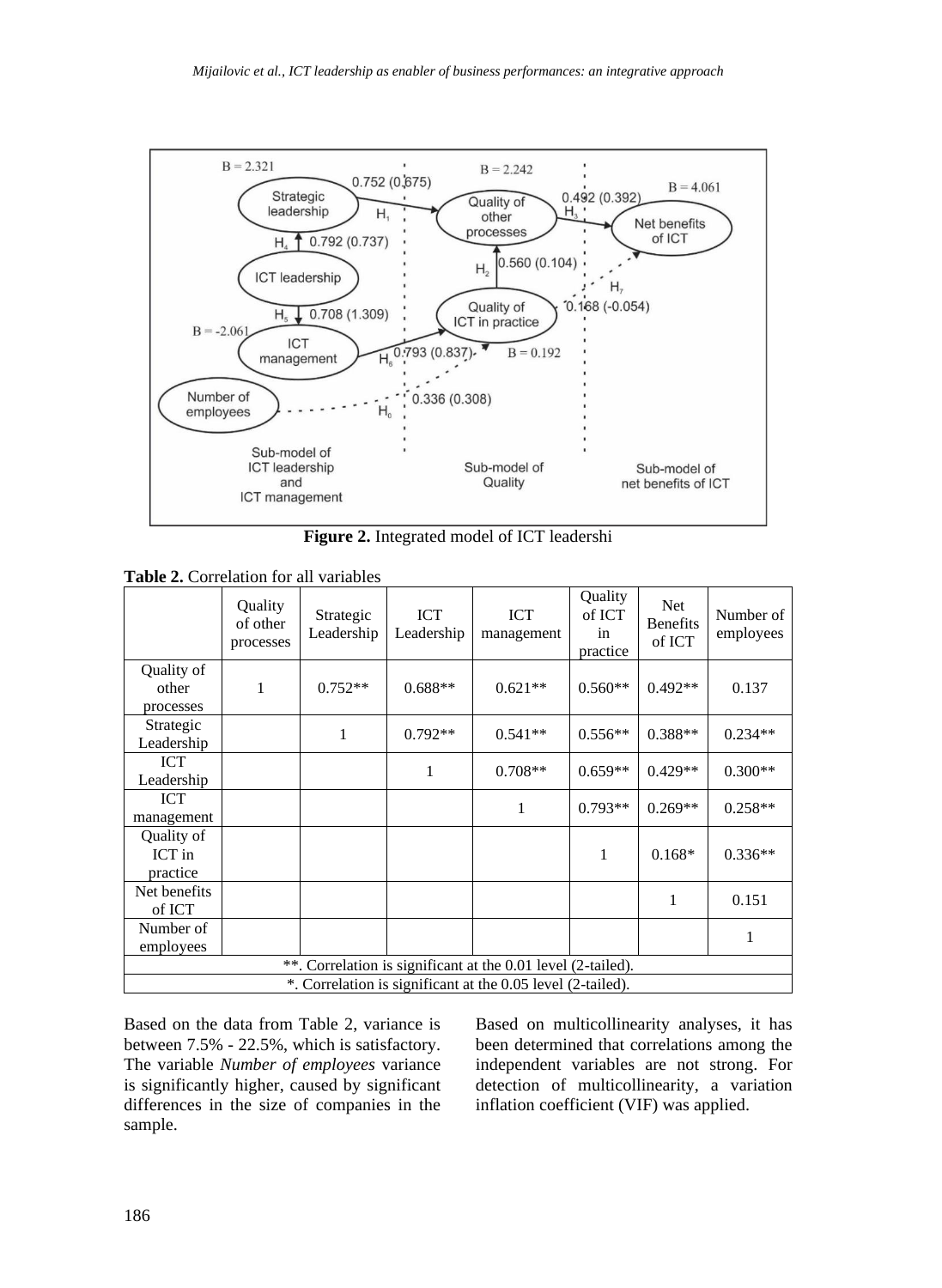Accordingly, if VIF for one of the variables has a value greater than 5, there is collinearity associated with the variable. According to statistical analysis, for all variables, VIF is less than 5.

According to the research results, it was concluded that a positive correlation exists between variables in the model.

For criteria of significance, the value of Pearson correlation coefficient 0.4 is selected. According to that:

- The influence of the number of employees is not significant, so hypothesis H0 is not proven,
- impact of ICT leadership on Quality of ICT in practice is indirectly related through ICT management (H5),
- impact of Quality of ICT in practice on Net benefits of ICT is not significant enough, and hypothesis H7 is rejected, but a part of this impact is achieved through relationships with quality of other processes (hypotheses H2),
- other hypotheses in the model have been proved.

# **5. Discussion**

The influence of the company's size expressed as the number of employees was analysed in the first place because it was expected that in large companies, a higher level of knowledge and leadership competencies exists. Although in the sample were companies with implemented management systems according to ISO quality management, knowledge management and partial knowledge of leadership have important places; this influence was not proven. On the other hand, there was no significant increase in ICT leadership and strategic leadership in large companies because of companies from the public or state-owned companies.

Influence on variables in the model on the independent variable (Net benefits of ICT) was defined beyond expectation. After the

analysis, it was determined that reason was the dominant share of small companies, which exists in a condition of transition and economic crisis thanks to owners and managers' leadership skills. They participated in filling questionnaires, so the high level of Strategic leadership and partly ICT leadership and ICT management was defined.

A high level of quality of processes (without ICT leadership, Strategic leadership, ICT management) was expressed due to requirements for certification of standardised management systems.

Evaluation of Net benefit of ICT accompanied with the relatively low evaluation of Quality of ICT in practice was surprisingly high. The reason is that the longlasting financial crisis contributed to companies' existing ICT infrastructure maximally being used and pragmatically directed toward realising business benefits.

# **6. Conclusion and limitations**

Previous research in this field pointed to some partial relations connected with ICT leadership's influence on the Net benefits of ICT, especially in countries with intensive usage and ICT implementation. In transition countries, such as Serbia, with the current financial crisis and lack of knowledge for ICT investments, ICT implementation is essential for effective achievement. So in this paper, the influence of "soft" factors such as ICT leadership, ICT management and Strategic leadership were analysed.

The most important conclusion is that the synergic effect on the Net benefit of ICT expresses a higher coefficient of multiple correlation and influential factors. It "opens" space for future research in the field of improvement of ICT leadership by improving relationships with other processes' quality. Process approach from Strategic alignment on process level enables more complex analysis of the influence of ICT on each separate process, from the point of view of goals or resources.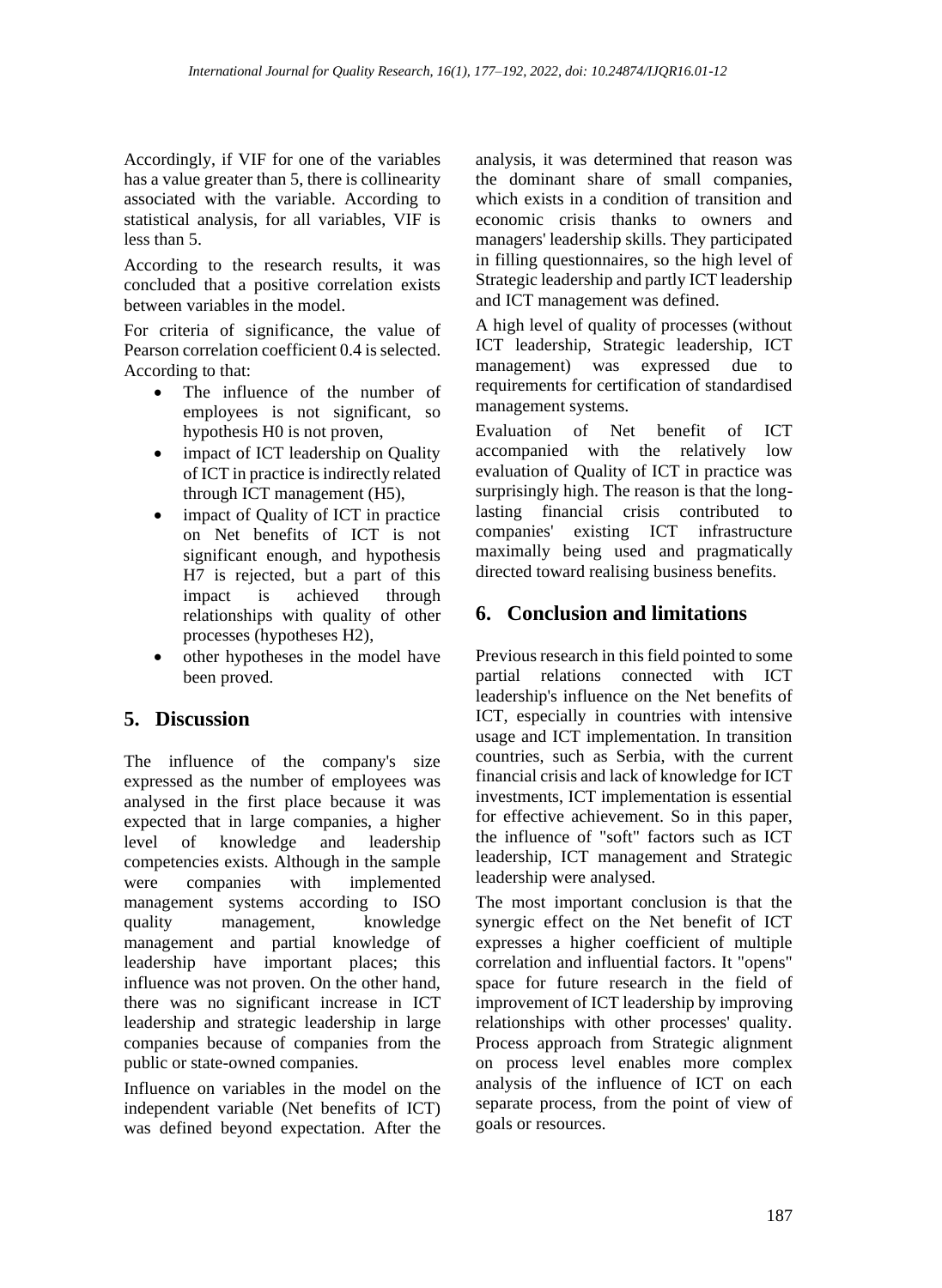The second conclusion refers to the positive influence of other variables on the Net benefit of ICT by the quality of other expected processes.

The third conclusion refers to the nonsignificant positive influence of companies' size on a variable in this model, so it was excluded from further analysis.

Constraints and limitations of this research refer to (1) scope of the model, (2) sample, (3) structure of sub-model and (4) composition of variables.

Scope of the model could be expanded with Net investment in ICT, Innovativeness in ICT solutions and related processes, knowledge, motivation etc. In this first iteration, we used narrow scope, and in the next period, the scope will be expanded.

Testing of the model was performed on a sample of Serbian companies. The sample was large enough but did not cover all sectors, especially the ICT sector, construction, etc. So in further research, the authors will expand the sample to provide the condition for intersector comparison of the influence of ICT leadership and compare different transitional economies.

In this research, the authors selected a relatively simple structure of sub-models. According to the research goal in the first submodel, the authors start from ICT leadership, in the second from Quality of ICT, which is an input for quality of other processes for making a total impact on the Net benefit of ICT. Each of the listed sub-models could be expanded. Authors will primarily focus on the first and the second sub-model, generally for all companies and develop sector sub-models. Additional statistical analysis will be provided with the expansion of the sample and implementation of other tools from the software IBM SPSS ®.

Starting from the idea of the definition of structure and significance of ICT leadership on Net benefits of ICT, developed model and empiric research confirmed stated hypothesis and open the new field of research, especially in ICT leadership as an essential factor in improving the business.

#### **References:**

- APQC. (2019). APQC Process Classification Framework (PCF) Cross Industry Excel Version 7.2.1. Retrieved 18 February 2021, from https://www.apqc.org/resource-library/resourcelisting/apqc-process-classification-framework-pcf-cross-industry-excel-7
- Arevalo-Gallegos, A., Ahmad, Z., Asgher, M., Parra-Saldivar, R., & Iqbal, H. M. (2017). Lignocellulose: a sustainable material to produce value-added products with a zero waste approach—a review. *International journal of biological macromolecules*, *99*, 308-318.
- Arsovski, Z. (2013). Determinants of the implementation of information and communication technologies in clusters of enterprises. *Ekonomskihorizonti, 15*(2), 103-119.
- Arsovski, Z., &Arsovski, S. (2008). The Quality Metrics of Information Systems. *International Journal for Quality research*, *2*(2), 93-100.
- Arsovski, Z., Arsovski, S., &Nikezic, S. (2012). Development of quality management in enterprises of Serbia. *Technics Technologies Education Management, 7*(2), 944-949.
- Bakari, J. K., Tarimo, C. N., Yngström, L., Magnusson, C., & Kowalski, S. (2007). Bridging the gap between general management and technicians–A case study on ICT security in a developing country. *Computers & Security, 26*(1), 44-55.
- Bastida, L., Cohen, J. J., Kollmann, A., Moya, A., &Reichl, J. (2019). Exploring the role of ICT on household behavioural energy efficiency to mitigate global warming. *Renewable and Sustainable Energy Reviews, 103*, 455-462.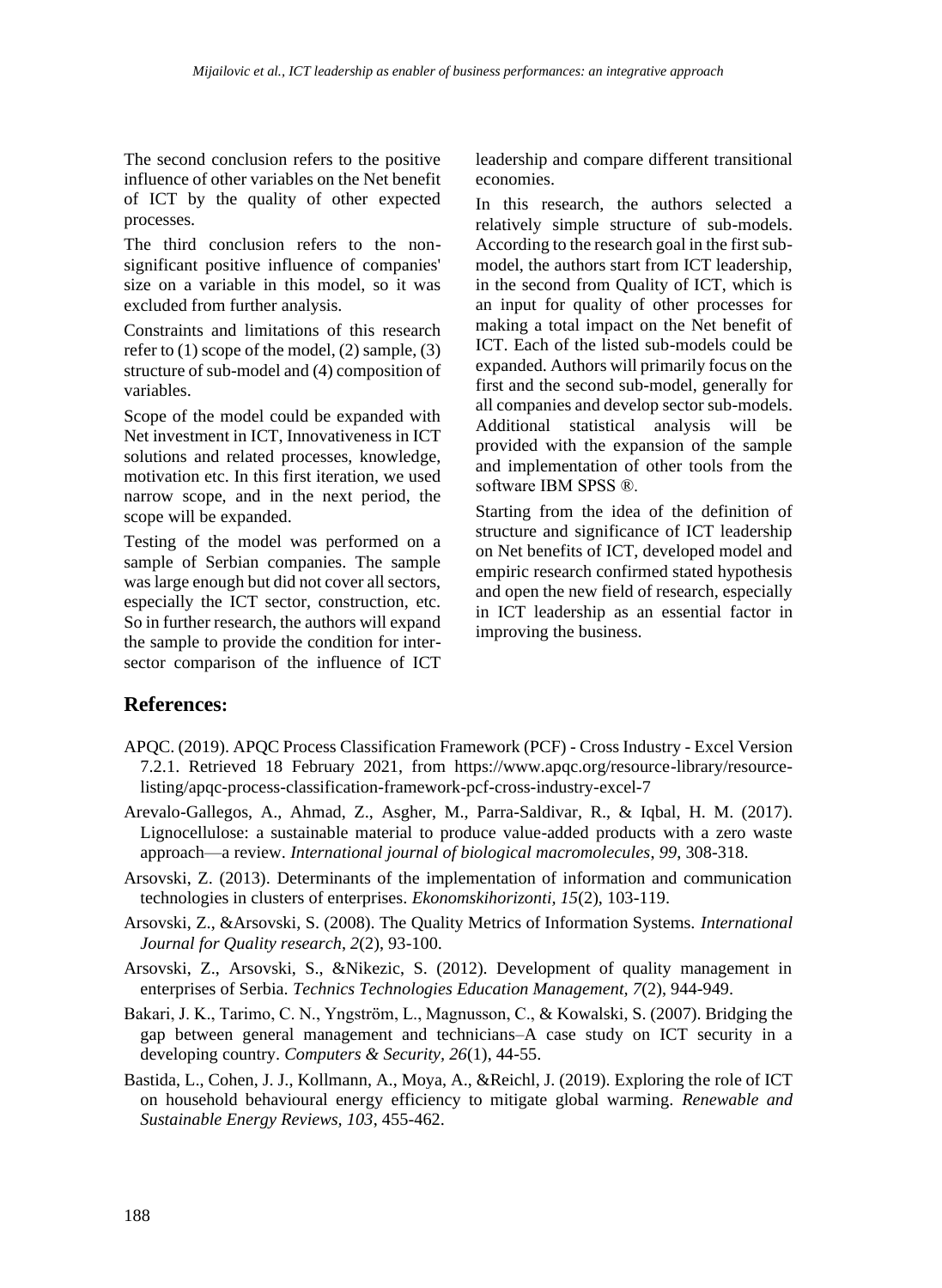- Bendell, J., Sutherland, N., & Little, R. (2017). Beyond unsustainable leadership: critical social theory for sustainable leadership. *Sustainability Accounting, Management and Policy Journal*.
- Bresciani, S., Ferraris, A., & Del Giudice, M. (2018). The management of organizational ambidexterity through alliances in a new context of analysis: Internet of Things (IoT) smart city projects. *Technological Forecasting and Social Change, 136*, 331-338.
- Cajander, Å.,Lárusdóttir, M. K., Lind, T., & Nauwerck, G. (2021). Walking in the jungle with a machete: ICT leaders' perspectives on user-Centred systems design. *Behaviour& Information Technology*, 1-15.
- Chang, H. T., Chou, Y. J., Miao, M. C., & Liou, J. W. (2021). The effects of leadership style on service quality: enrichment or depletion of innovation behaviour and job standardisation. *Total Quality Management & Business Excellence, 32*(5-6), 676-692.
- Di Ciccio, C., Maggi, F. M., Montali, M., & Mendling, J. (2017). Resolving inconsistencies and redundancies in declarative process models. *Information Systems, 64*, 425-446.
- Evangelista, A. B. (2014). Domains of leadership behavior of administrators as determinants of self-efficacy of faculty in engineering and ICT schools. *International Proceedings of Economics Development and Research, 70*, 115.
- Fernández-Guadaño, J., & Sarria-Pedroza, J. H. (2018). Impact of corporate social responsibility on value creation from a stakeholder perspective. *Sustainability*, *10*(6), 2062.
- Hirtz, P. D., Murray, S. L., & Riordan, C. A. (2007). The effects of leadership on quality. *Engineering management journal, 19*(1), 22-27.
- Hiziroglu, A. (2013). Soft computing applications in customer segmentation: State-of-art review and critique. *Expert Systems with Applications, 40*(16), 6491-6507.
- Jeston, J., & Nelis, J. (2014). *Business process management*. Routledge. ISBN: 9781136172984.
- Jun, M., & Cai, S. (2010). Examining the relationships between internal service quality and its dimensions, and internal customer satisfaction. *Total Quality Management, 21*(2), 205-223.
- Kadlubek, M., & Grabara, J. (2015). Customers'expectationsAnd Experiences Within Chosen Aspects Of Logistic Customer Service Quality. *International Journal for Quality Research,9*(2).
- Kanji, G. K. (2008). Leadership is prime: how do you measure leadership excellence?.*Total Quality Management, 19*(4), 417-427.
- Kaplan, R. S., & Norton, D. P. (2015). *Balanced Scorecard Success: The Kaplan-Norton Collection (4 Books).* Harvard Business Review Press.
- Lamghari, Z., Radgui, M., Saidi, R., & Rahmani, M. D. (2019). Defining business process improvement metrics based on BPM life cycle and process mining techniques. *International Journal of Business Process Integration and Management, 9(2)*, 107-133.
- Lucas Jr, H., Agarwal, R., Clemons, E. K., El Sawy, O. A., & Weber, B. (2013). Impactful research on transformational information technology: An opportunity to inform new audiences. *Mis Quarterly*, 371-382.
- Marangu, M. W. N., Mwiti, E., & Thoronjo, E. (2017). Analysis of Cost Leadership Strategy Influence on Organizations' Competitiveness of Sugar Firms in Kenya. *European Journal of Business and Management, 9*, 28.
- Marcinkowski, B., & Gawin, B. (2019). A study on the adaptive approach to technology-driven enhancement of multi-scenario business processes. *Information Technology & People*.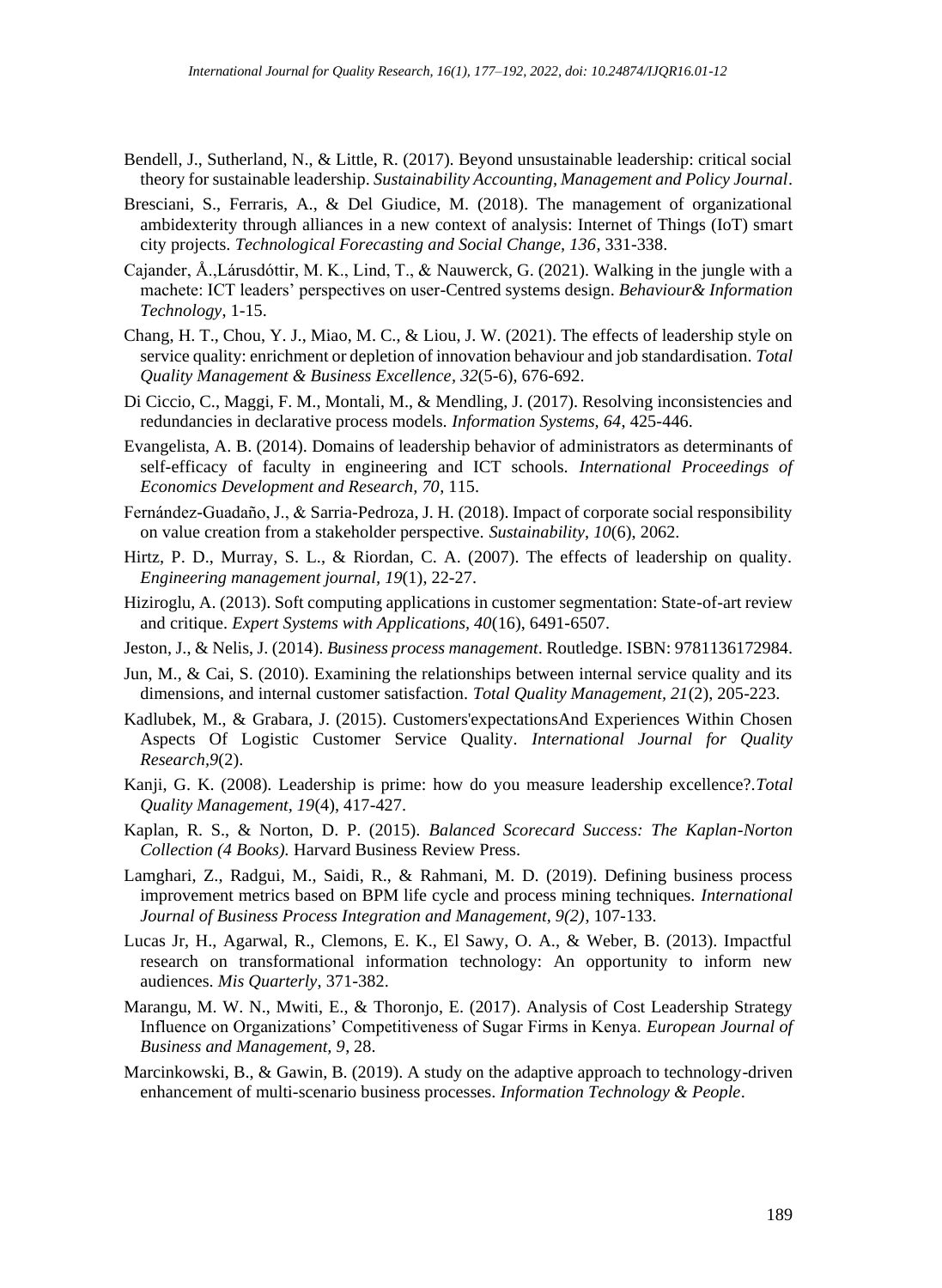- Meixner, T., & Pospisil, R. (2021). Personality, perceived leadership and commitment. *Proceedings on Engineering Sciences, 3*(2), 149-160.
- Pambreni, Y., Khatibi, A., Azam, S., & Tham, J. J. M. S. L. (2019). The influence of total quality management toward organization performance. *Management Science Letters, 9*(9), 1397- 1406.
- Podsakoff, P. M., & Podsakoff, N. P. (2019). Experimental designs in management and leadership research: Strengths, limitations, and recommendations for improving publishability. *The Leadership Quarterly, 30*(1), 11-33.
- Prybutok, V. R., Zhang, X., & Ryan, S. D. (2008). Evaluating leadership, IT quality, and net benefits in an e-government environment. *Information & Management, 45*(3), 143-152.
- Queiroz, M., Tallon, P. P., Sharma, R., & Coltman, T. (2018). The role of IT application orchestration capability in improving agility and performance. *The Journal of Strategic Information Systems, 27*(1), 4-21.
- Sabherwal, R., Sabherwal, S., Havakhor, T., & Steelman, Z. (2019). How does strategic alignment affect firm performance? The roles of information technology investment and environmental uncertainty. *MIS Quarterly, 43*(2), 453-474.
- Saiz-Alvarez, J. M. (2017). Entrepreneurial ICT-based skills and leadership for business ethics in higher education. In *Handbook of Research on Technology-Centric Strategies for Higher Education Administration* (pp. 373-392). IGI Global.
- Sun, H., Geng, Y., Hu, L., Shi, L., & Xu, T. (2018). Measuring China's new energy vehicle patents: A social network analysis approach. *Energy*, *153*, 685-693.
- Van Cauter, L., Verlet, D., Snoeck, M., & Crompvoets, J. (2017). The explanatory power of the Delone& McLean model in the public sector: A mixed method test. *Information Polity, 22*(1), 41-55.
- Van Wart, M., Roman, A., Wang, X., & Liu, C. (2017). Integrating ICT adoption issues into (e-) leadership theory. *Telematics and Informatics, 34*(5), 527-537.
- Velikorossov, V. V., Maksimov, M. I., Orekhov, S. A., Huseynov, J. E. O., Khachaturyan, M. V., & Kolesnikov, A. V. (2020). Integration as a corporate strategy. *DEStech Transactions on Social Science, Education and Human Science*, (icpcs).
- Xie, Y., Xue, W., Li, L., Wang, A., Chen, Y., Zheng, Q., ...& Li, X. (2018). Leadership style and innovation atmosphere in enterprises: An empirical study. *Technological Forecasting and Social Change*, *135*, 257-265.
- Zhang, L., & Cheng, J. (2015). Effect of knowledge leadership on knowledge sharing in engineering project design teams: the role of social capital. *Project Management Journal, 46*(5), 111-124.
- Ziemba, E. (2019). The contribution of ICT adoption to the sustainable information society. *Journal of Computer Information Systems, 59*(2), 116-126.